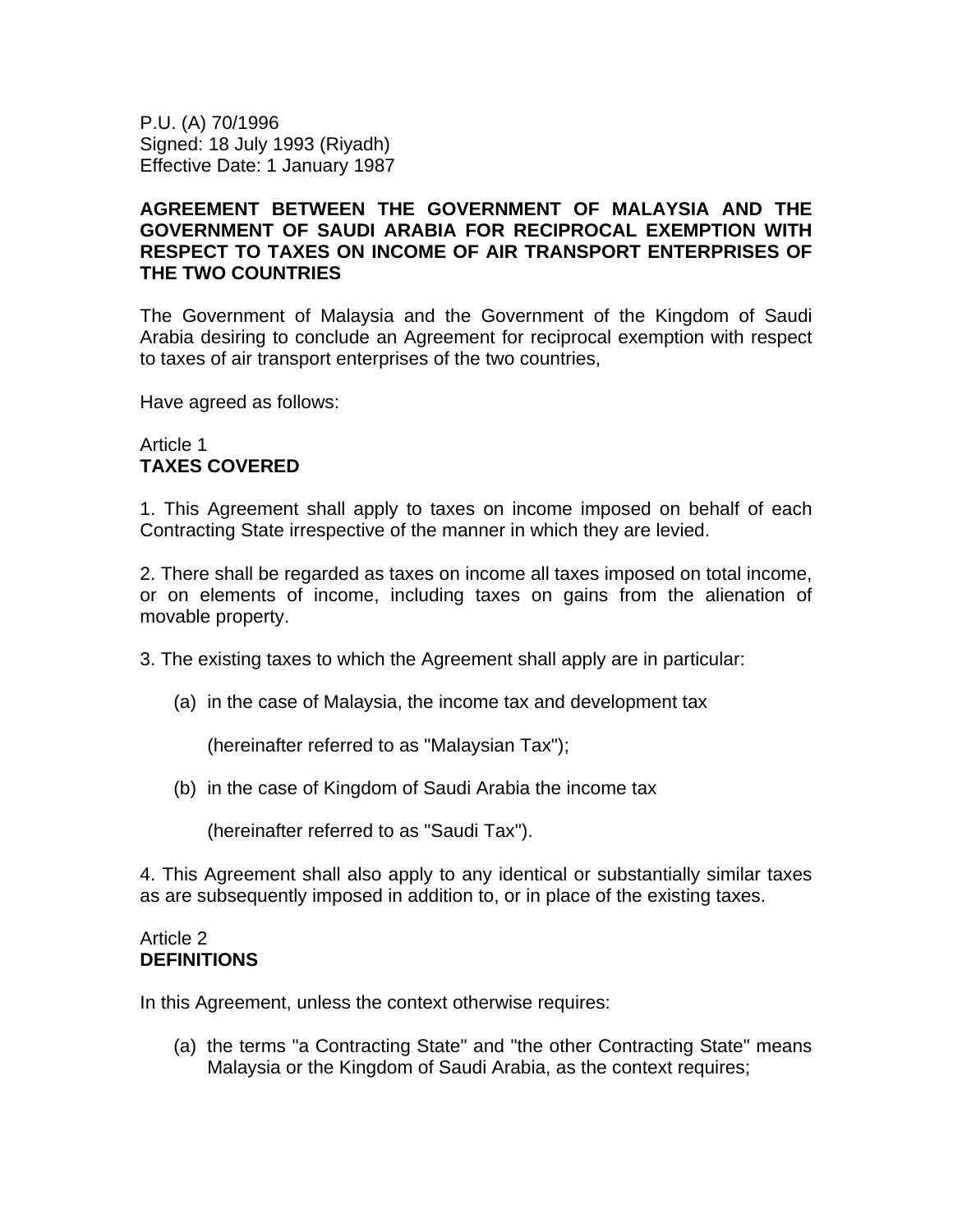- (b) the terms "air transport enterprise of a Contracting State" and the "air transport enterprise of the other Contracting State" mean respectively Saudi Arabian Airlines Corporation (SAUDIA) and Malaysian Airlines System Bhd. (MAS) as the context requires;
- (c) the term "exercise of air transport" means the operational activity of transportation by air of persons, livestock, goods and mail conducted by an air transport enterprise of a Contracting State including sale of tickets and similar airline documents used for the purpose of transportation;
- (d) the term "international traffic" means any transport by aircraft operated by an air transport enterprise of a Contracting State, except when such transport is made solely between places in the other Contracting State;
- (e) the term "competent authority" means:
	- (i) in the case of Malaysia, the Minister of Finance or his authorised representative; and
	- (ii) in the case of the Kingdom of Saudi Arabia, the Minister of Finance and National Economy or his representative;
- (f) the term "resident of a Contracting State" means any person, who under the law of that State, is liable to taxation therein by reason of his domicile, resident, place of control and management or any other criterion of a similar nature;
- (g) the term "person" includes an individual, a corporation, a company or any other body of persons.

# Article 3 **AIR TRANSPORT**

1. Income and profits derived by an air transport enterprise of a Contracting State from the exercise of air transport in international traffic shall be exempted from tax in the other Contracting State.

2. The provisions of paragraph 1 shall also apply to income and profits derived by an air transport enterprise of a Contracting State from its participation in a pool or a joint business.

3. For the purposes of this Article, profits derived by an enterprise of a Contracting State, from the exercise of air transport in international traffic also include income derived from:

(a) the rental, lease or maintenance of aircraft;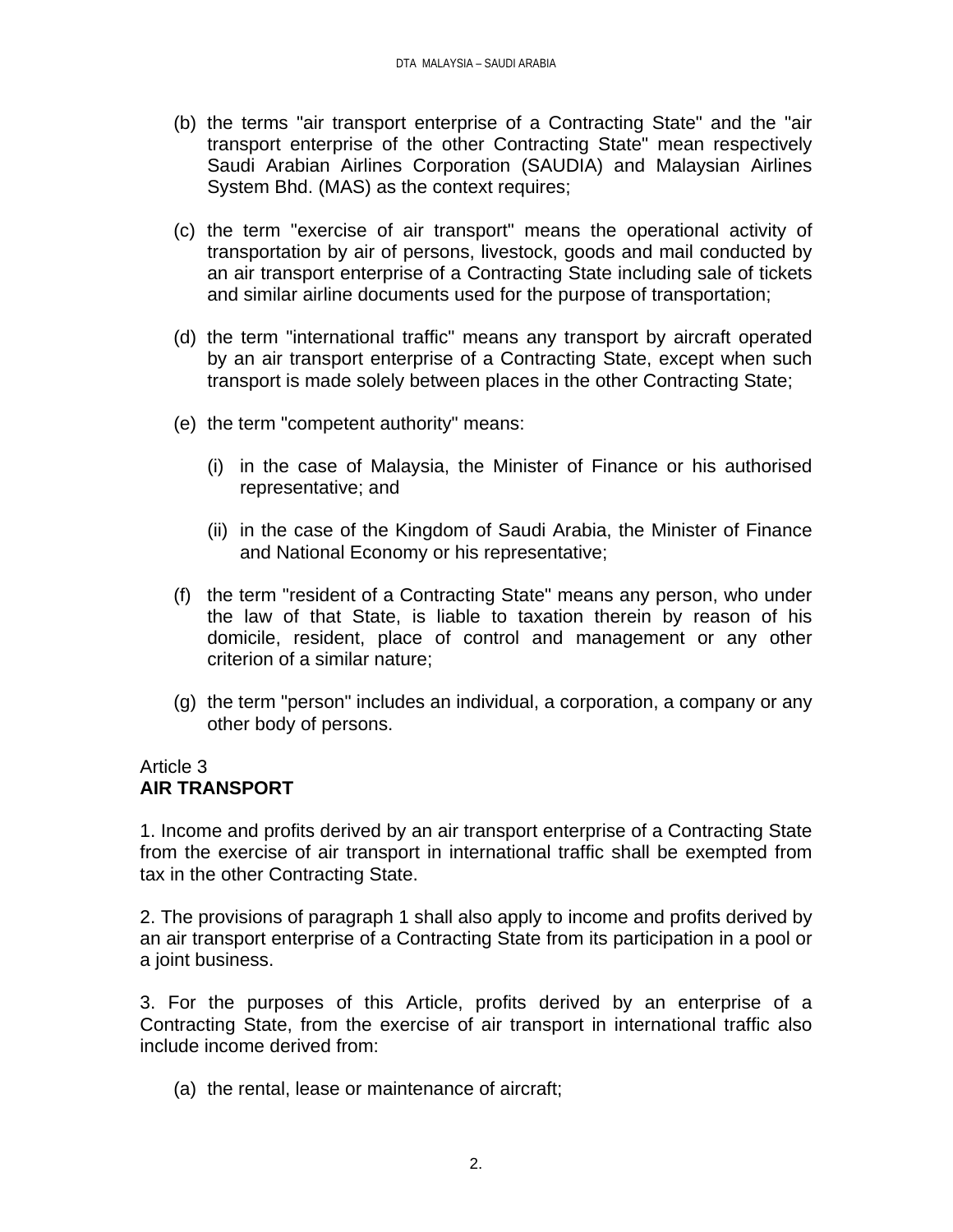(b) training schemes, management and other services rendered by an air transport enterprise of one Contracting State to the air transport enterprise of the other Contracting State.

# Article 4 **REMUNERATION FOR PERSONAL SERVICES**

1. Remuneration in respect of an employment exercised on an aircraft operated in international traffic by an air transport enterprise of a Contracting State, shall be taxable only in that State.

2. Remuneration derived by an employee of an air transport enterprise of a Contracting State in respect of employment exercised in the other State for a period exceeding in the aggregate 183 days in any fiscal year shall be taxable in that other State.

# Article 5 **MUTUAL AGREEMENT PROCEDURE**

Consultation may be requested at any time by either Contracting State for the purpose of amendment to the present Agreement or for its application or its interpretation. Such consultation shall begin within 60 days from the date of receipt of any such request and decisions shall be by mutual consent.

# Article 6 **ENTRY INTO FORCE**

1. This Agreement shall be ratified and the instruments of ratification exchanged immediately after the completion of the internal legal procedures in both Contracting States.

2. The Agreement shall enter into force upon the exchange of instruments of ratification and its provisions shall have effect on income arising on or after 1 January 1987.

# Article 7 **TERMINATION**

This Agreement shall remain in force indefinitely but either of the Contracting States may, on or before the thirtieth day of June in any calendar year give to the other Contracting State, through the diplomatic channel, written notice of termination. In such event this Agreement shall cease to have effect for income derived on the first day of January in the year next following the year in which the notice of termination is given and thereafter.